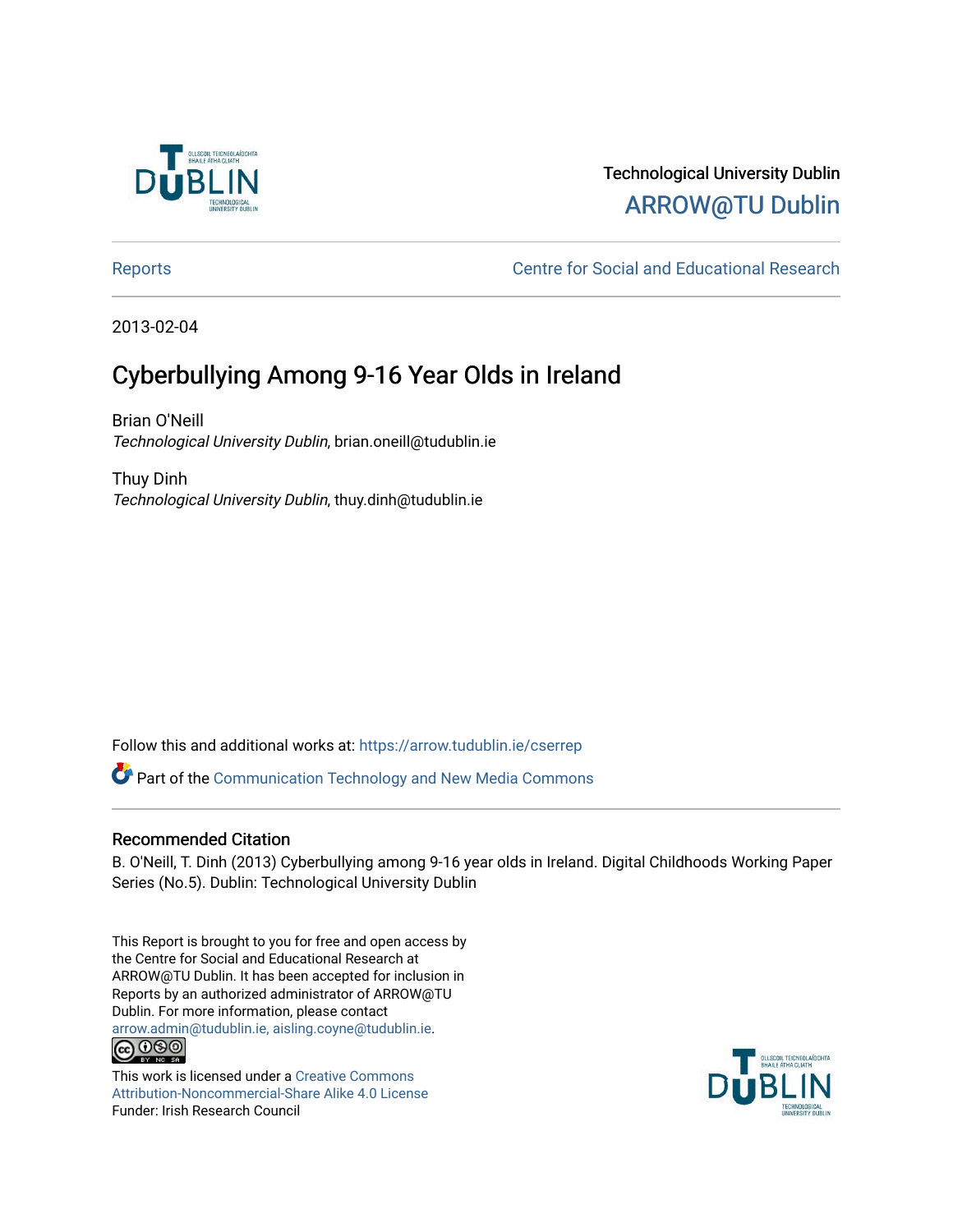## **EU Kids Online RELAND**



## **Cyberbullying among 9-16 year olds in Ireland Brian O'Neill, Thuy Dinh**

### **Summary**

- **Almost a quarter (23%) of 9-16 year olds surveyed experienced some form of bullying, online or offline.** Bullying online or by mobile is less common (4%) than face to face. Levels of bullying in Ireland are a little above the average reported by the 25 countries (23% vs. 19%) but lower for cyberbullying (4% vs. 6%).
- **Bullying face to face is experienced by younger children (under 12) as well as by older teens.**  Online bullying is much less common among younger 9-12 olds and happens mostly to teenagers.
- **More experienced internet users** and those who frequently use Social Networking Sites reported higher levels of bullying compared to those who use the internet less.
- For children who reported that they had been bullied on the internet, just 29% of parents were aware of this. **68% of parents did not know that their child had been bullied online.**
- **Up to a quarter of 15-16 year olds (24%) also say they have bullied others.** Nearly half of those who have bullied others online have also themselves been victims of cyberbullying.
- **Being the target of hurtful or nasty messages is the most commonly reported form of cyberbullying.**
- **The impact of cyberbullying is striking: over half of all children bullied online said they were very upset or fairly upset (52%).** For 44% this has a lasting effect.
- **Nearly a third (28%) of victims tried to fix the problem themselves.** A quarter hoped the problem would go away by itself.
- **Most young people who have been bullied talk to somebody about it (71%),** mostly a friend or one of their parents. Very few (6%) speak to a teacher.
- **The most prevalent technical response to cyberbullying is to block the person (48%).** Very few (15%) reported the incident using an online reporting tool or contacted an online advisor whose job it is to deal with such problems.

### **Introduction**

While bullying predates the internet, the phenomenon of cyberbullying – the circulation of hurtful or nasty messages online or via mobile technologies – has attracted widespread public concern and is perceived as one of the most damaging risks that young people can encounter during the course of their internet use.

This short report is intended to support initiatives such as the *Action Plan on Bullying* (2013)<sup>1</sup> and the awarenss raising efforts of Webwise, the internet safety initiative of the PDST Technology in Education.<sup>2</sup> It supplements earlier research published in the first EU Kids Online report of Irish data *Risks and safety for children on the internet: the Ireland report* (2011). It presents new findings and further analysis of the EU Kids Online survey<sup>3</sup> specifically related to bullying, offline and online, among internet-using 9-16 year olds in Ireland.

Bullying was one of four types of online risk asked about in the EU Kids Online survey. Young people aged 9 to 16 years were asked if they had themselves experienced bullying or had bullied others; what impact this had on them; and what actions they took in attempting to deal with the problem. Parents were also asked if they were aware their child had been bullied.

The report is organised as follows:

- Who is bullied and who bullies?
- What forms does bullying take?
- What impact does online bullying have on young people?
- Comparing parent and child accounts of bullying
- How do young people cope with cyberbullying?

In conclusion, the report offers brief recommendations for policy in dealing with cyberbullying threats.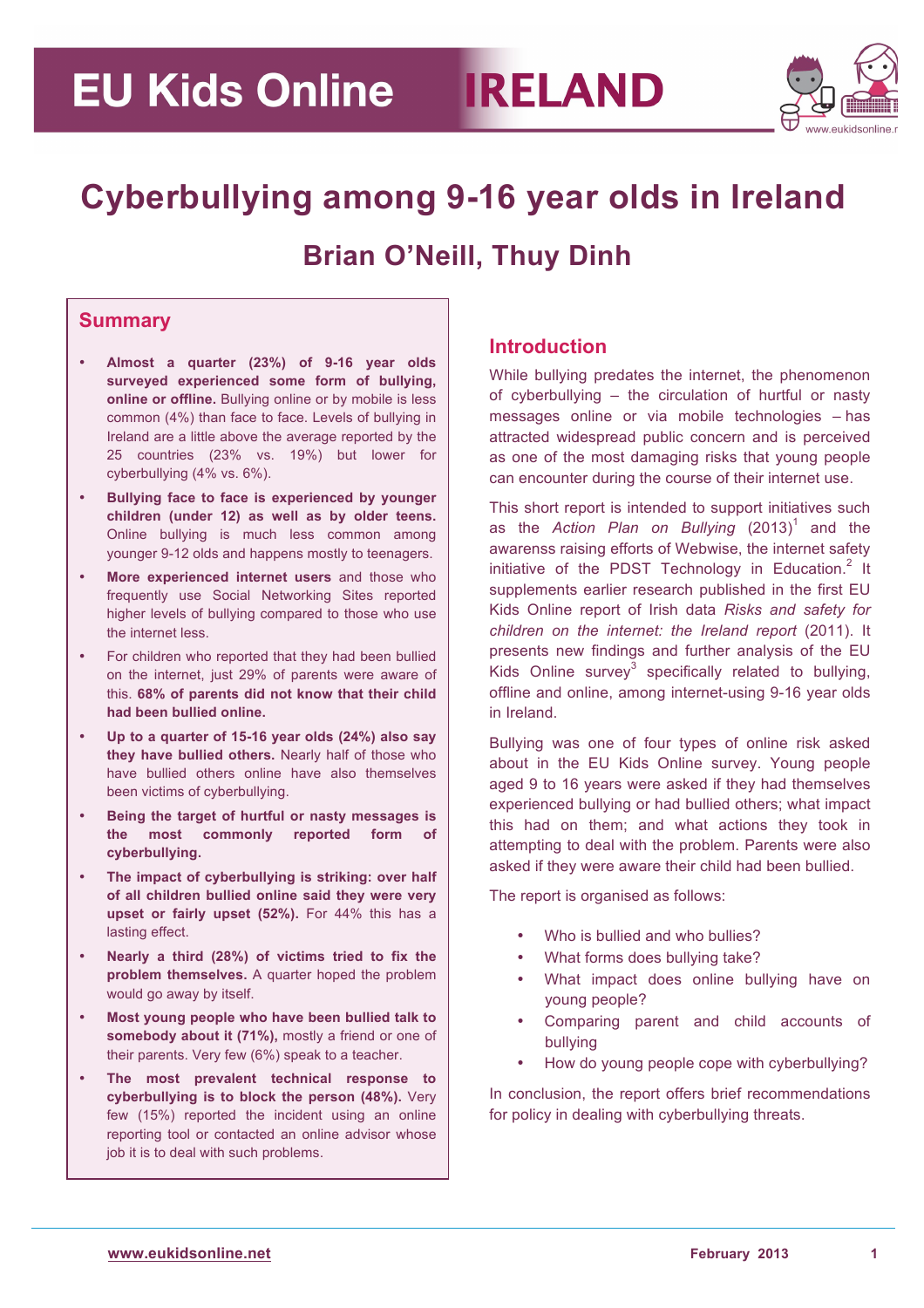

### **Who is bullied?**

In the EU Kids Online survey, children were asked if someone had acted in a *'hurtful or nasty way to you in the past 12 months'* either in person or via mobile phone or text, or on the internet, e.g. via email or social networking sites.4

Figure 1 summarises the main findings.





QC112: Has someone acted in this kind of hurtful or nasty way to you in the past 12 months? QC113: How often has someone acted in this kind [hurtful and nasty] way towards you in the past 12 months? Base: All children who use the internet.

- Nearly one in four (23%) 9-16 year olds in Ireland say that someone has acted in this way towards them, online or offline, in the past 12 months. Slightly more boys than girls claim to have been bullied (25% vs. 21%).
- This is a regular occurrence for 12% of the sample: 7% say someone acts towards them in a hurtful or nasty way more than once a week and for 5% it is once or twice a month. For 11% it is less often, suggesting one or a few instances have occurred in the past year.
- Younger children, 9-10 years of age, claim to be bullied the most (28%), well above the European average of 17%.
- There are only slight demographic differences in that slightly more children from low and medium

SES homes report more frequent forms of bullying.

#### *Ireland compared*

**IRELAND** 

Figure 2 compares findings for Ireland with those of the other 25 countries included in the survey:

#### **Figure 2: Child has been bullied online or offline in past 12 months, by country**



QC112: Has someone acted in this kind of hurtful or nasty way to you in the past 12 months? QC115: At any time during the last 12 months has this happened on the internet?

Base: All children who use the internet.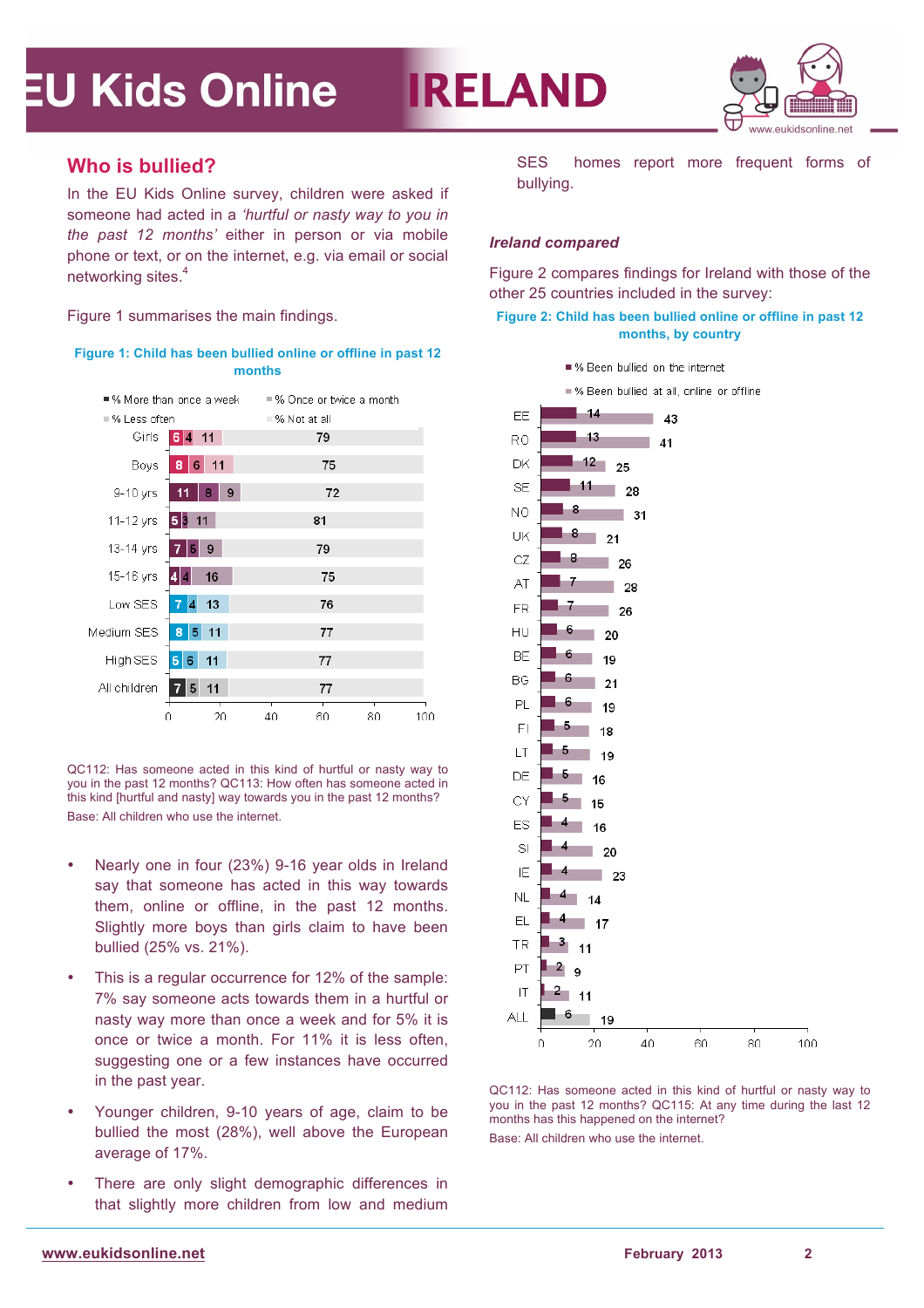# **IRELAND**



Most bullying takes place in the offline line world. Countries reporting the highest levels of face to face bullying (Romania – 41%; Estonia – 43%) also report the highest levels of online bullying.

In Ireland, the 23% who have experienced bullying online or offline (Figure 1) is slightly above the European average of 19%. Online bullying at 4% is at the lower end of the spectrum, below the European average of 6%, and half that of the UK where 8% reported being cyberbullied.

#### *Does cyberbullying correlate with higher levels of internet use?*

In an earlier report, $5$  we identified different patterns of online use among Irish children based on levels of use and the range of online activities. Six clusters or types were identified, ranging from 'low use/low risk' to more intensive forms of online activity. Table 1 analyses reports of being bullied within each of these clusters.

#### **Table 1: Child has been bullied online or offline in past 12 months by clusters**

|                                                       | CL1           |    |    | $CL2$ CL3 CL4 CL5 |          | CL <sub>6</sub> |
|-------------------------------------------------------|---------------|----|----|-------------------|----------|-----------------|
|                                                       |               |    |    |                   |          |                 |
| In person face to face                                | 13            | 14 | 15 | 15                | 17       | 31              |
| On the internet                                       | 1             | 4  | 9  | 4                 | 5        | 14              |
| By mobile phone calls, texts or<br>image/video texts  | $\mathcal{P}$ | 2  | 3  | 6                 | 9        | 10              |
| been bullied<br>all<br>Has<br>at<br>online or offline | 19            | 20 | 25 | 24                | 28       | 39              |
| Not at all                                            | 81            | 81 | 80 | 77                | 77       | 61              |
| Less often                                            | 7             | 9  | 9  | 14                | 18       | 16              |
| Once or twice<br>a month                              | 4             | 4  | 9  | 3                 | $\Omega$ | 14              |
| More than<br>once a week                              | 7             | 6  | 2  | 6                 | 6        | 10              |
|                                                       |               |    |    |                   |          |                 |

QC112: Has someone acted in this kind of hurtful or nasty way to you in the past 12 months? QC113: How often has someone acted in this kind [hurtful and nasty] way towards you in the past 12 months? QC114: At any time during the last 12 months, has this happened [that you have been treated in a hurtful or nasty way]? QC115: At any time during the last 12 months has this happened on the internet. (Multiple responses allowed)

Base: All children who use the internet

The six clusters reveal some interesting patterns in relation to experiences of being bullied.

- 1. **"Low use, low risk**": most children fit into this category of low online use/risk and a small range of activities. Not surprisingly, it has the lowest prevalence of being bullied at all or face by face (19% and 13% respectively) though it does have the second highest proportion of repeated bullying of more than once per week.
- 2. "**Low-use, gaming/or entertainment-oriented**": has a similar profile to cluster 1 with one in 5 having been bullied at all. This group has somewhat higher levels of online bullying (4% compared to just 1% in cluster 1).
- 3. "**Learning–oriented"**: 1 in 4 of this group has been bullied and a higher proportion of this takes place online (9%).
- 4. **"Moderate-use, entertainment and communication"**: comprising a quarter of internet users, 1 in 4 of this group has also been bullied and 10% have been bullied either by mobile phone or online.
- 5. **"High-use, social networking oriented"**: this higher use cluster also has higher levels of being bullied at all (28%) with roughly similar amounts offline and online.
- 6. "**Focused social web use**": this cluster has the highest level of children who have been bullied on the internet (14%) and both online and offline (39%). It also accounts for the highest percentage of children who have been bullied face to face (31%). This cluster is older in profile (13.9 yearold), and consists of slightly more boy than girls.

Looking at the prevalence of children who have been bullied both online and offline by cluster, there is a general tendency for face to face and cyberbullying to go hand in hand. It is important to note that the survey assessed children's responses at one point in time only and we cannot conclude that the child who is bullied offline is more likely to become a victim online or vice versa.

The frequency of being bullied at all among clusters is also interesting. While cluster 6 has the highest percentage of children have been bullied more than once a week  $(10\%)$ , cluster  $1 -$  with the lowest level of internet use - has the second highest level of being bullied repeatedly (more than once a week: 7%).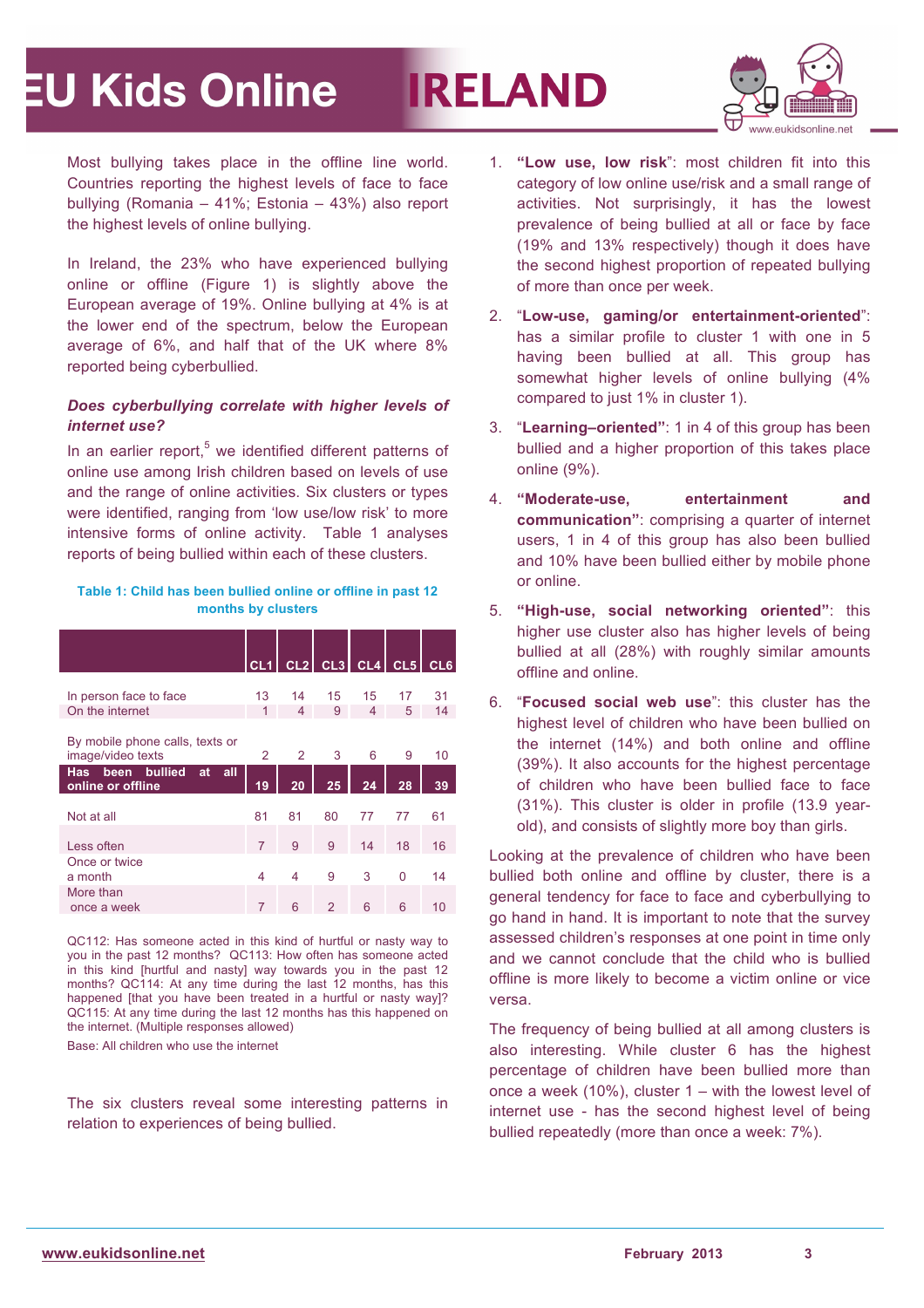

### **Who bullies?**

Since bullying is an activity that occurs largely among peers, children may not only be bullied but they may also bully others, either on the internet or in other ways. After asking children about their experiences of being bullied, children were also asked if they themselves had acted in a hurtful or nasty way to others in the past year.

#### **Figure 3: Child has bullied others online or offline in past 12 months**



QC125: Have you acted in a way that might have felt hurtful or nasty to someone else in the past 12 months? QC126: How often have you acted in this kind [hurtful and nasty] way in the past 12 months?

Base: All children who use the internet.

- § 14% of all children say that they have bullied others or had acted in a hurtful or nasty way in the past 12 months compared to the 23% of children who have been bullied in the past year (Figure 1).
- **Bullying others is more common among 15-16 year** olds (24%) and among boys (19%). There are few differences by SES in reports of bullying others.

Again, most bullying takes place in the offline world and as shown in Table 2 notably rises with age. Those that had bullied others online were almost exclusively older teenagers.

**Table 2: Ways in which children have bullied others in past 12 months, by age**

| $\frac{9}{6}$                           | $9 - 10$       | $11 - 12$ | $13 - 14$ | $15 - 16$ | All |
|-----------------------------------------|----------------|-----------|-----------|-----------|-----|
| In person face to                       |                |           |           |           |     |
| face                                    | 5              | 5         | 12        | 15        | 9   |
| On the internet                         | 0              | 1         | 1         | 5         | 2   |
| By mobile phone<br>calls, texts or      |                |           |           |           |     |
| image/video texts                       |                | U         | 2         | 6         |     |
| Has bullied at all<br>online or offline | $\overline{7}$ | 8         | 16        | 24        | 14  |

QC125: Have you acted in a way that might have felt hurtful or nasty to someone else in the past 12 months? QC127: In which following ways have you (act in a way that might have felt hurtful or nasty to someone else) in the past 12 months. (Multiple responses allowed)

Base: All children who use the internet

**IRELAND** 

#### *Does being bullied make some children retaliate by bullying others?*

This is a question we explored in the full European findings. $6$  Figure 4 examines the Irish data and asks whether children have been bullied online for three separate groups: those have not bullied others at all: those that have bullied others offline only; and those that have bullied others online.



QC 115: At any time during the last 12 months has this happen on the internet? QC125: Have you acted in a way that might have felt hurtful or nasty to someone else in the past 12 months? QC127c: In which of the following ways have you acted like this?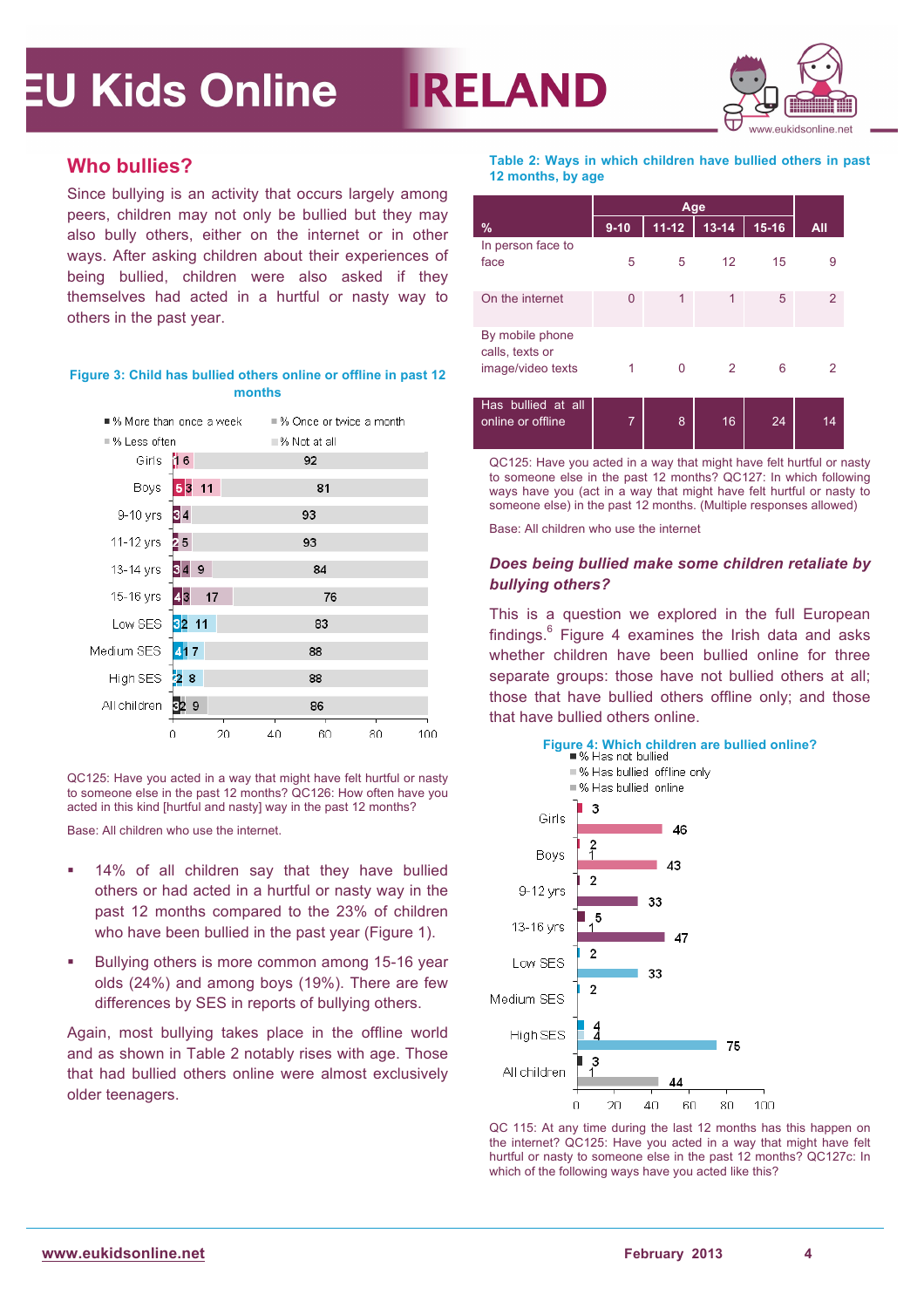

Base: Of all children using the internet: only children who have not bullied at all, have bullied face-to-face and not online, have bullied online

- The most striking pattern to emerge shows that of children who have bullied others online, 44% have themselves been bullied online. This suggests that online bullying, in many cases, is a reciprocal process in which children both bully and are bullied by others.
- **■** It appears that children from higher SES backgrounds, older teenager and slightly more girls are more likely to be both bullies and to have been bullied themselves online.
- By contrast, of children who have not bullied others, just 3 per cent have been bullied online. Among those who have bullied others offline only, only 1% have themselves been bullied online (a much lower rate compared to the European findings, at 10%).

### **What form does cyberbullying take?**

The most common form of bullying is in person, face to face: in fact, offline bullying is 4 times more common than online or bullying by mobile phone or text. 15% say that someone has acted in a hurtful or nasty way towards them in person, face to face compared with 4% who say that this happened on the internet or by mobile phone calls or messages.

The reason for looking at the different forms cyberbullying may take is to identify whether particular applications such as chatrooms or social networking sites provide contexts in which bullying behaviour can occur.

Table 3 presents different forms of bullying as a percentage of all children who use the internet and therefore the totals represented are relatively low.

**Table 3: Ways in which children have been bullied in past 12 months, by age**

**IRELAND** 

|                                                                                      |                | Age            |                |                |                |  |  |
|--------------------------------------------------------------------------------------|----------------|----------------|----------------|----------------|----------------|--|--|
| $\%$                                                                                 | $9 - 10$       | $11 - 12$      | $13 - 14$      | $15-16$        | All            |  |  |
| On a social networking<br>site                                                       | 0              | 1              | 3              | 6              | 3              |  |  |
| By instant messaging                                                                 | $\Omega$       | $\Omega$       | 1              | $\overline{1}$ | 1              |  |  |
| By email                                                                             | 0              | 1              | 0              | 0              | 0              |  |  |
| In a gaming website                                                                  | $\overline{0}$ | 1              | $\overline{0}$ | $\overline{1}$ | $\overline{0}$ |  |  |
| In a chatroom                                                                        | 0              | 1              | $\Omega$       | 0              | 0              |  |  |
| Any online                                                                           | $\overline{1}$ | $\overline{2}$ | 5              | 8              | $\overline{4}$ |  |  |
| Some other way on the<br>internet                                                    | $\overline{0}$ | $\Omega$       | $\overline{2}$ | 1              | 1              |  |  |
| In person face to face                                                               | 19             | 13             | 14             | 15             | 15             |  |  |
| On the internet                                                                      | $\overline{1}$ | 1              | 5              | 9              | $\overline{4}$ |  |  |
| mobile phone calls,<br>By<br>texts or image/video texts<br>e e l<br><b>ALC</b><br>ш. | 1              | 1              | 4              | 10             | 4              |  |  |

| Has been bullied at all |    |    |              |    |  |
|-------------------------|----|----|--------------|----|--|
| online or offline       | 28 | 19 | $23^{\circ}$ | 23 |  |
|                         |    |    |              |    |  |

QC114: At any time during the last 12 months, has this happened [that you have been treated in a hurtful or nasty way]? QC115: At any time during the last 12 months has this happened on the internet. QC115: At any time during the last 12 months had this happened on the internet? QC116: In which ways has this happened to you in the last 12 months? (Multiple responses allowed)

Base: All children who use the internet.

- The majority of bullying takes place face to face with just 4% online. Younger children (9-10 years) are more likely to have been bullied face to face while cyberbullying is much more a phenomenon for teenage years.
- Bullying face to face is something of a constant while the occurrence of online bullying rises steeply with age, by a factor of 2 between the ages of 13- 14 and 15-16.
- Most cyberbullying takes place by mobile phone or text (10%), followed by some form of online bullying (9%), mostly related to use of social networking sites (6%).
- Email, gaming websites and chatrooms do not appear as significant threats for online bullying.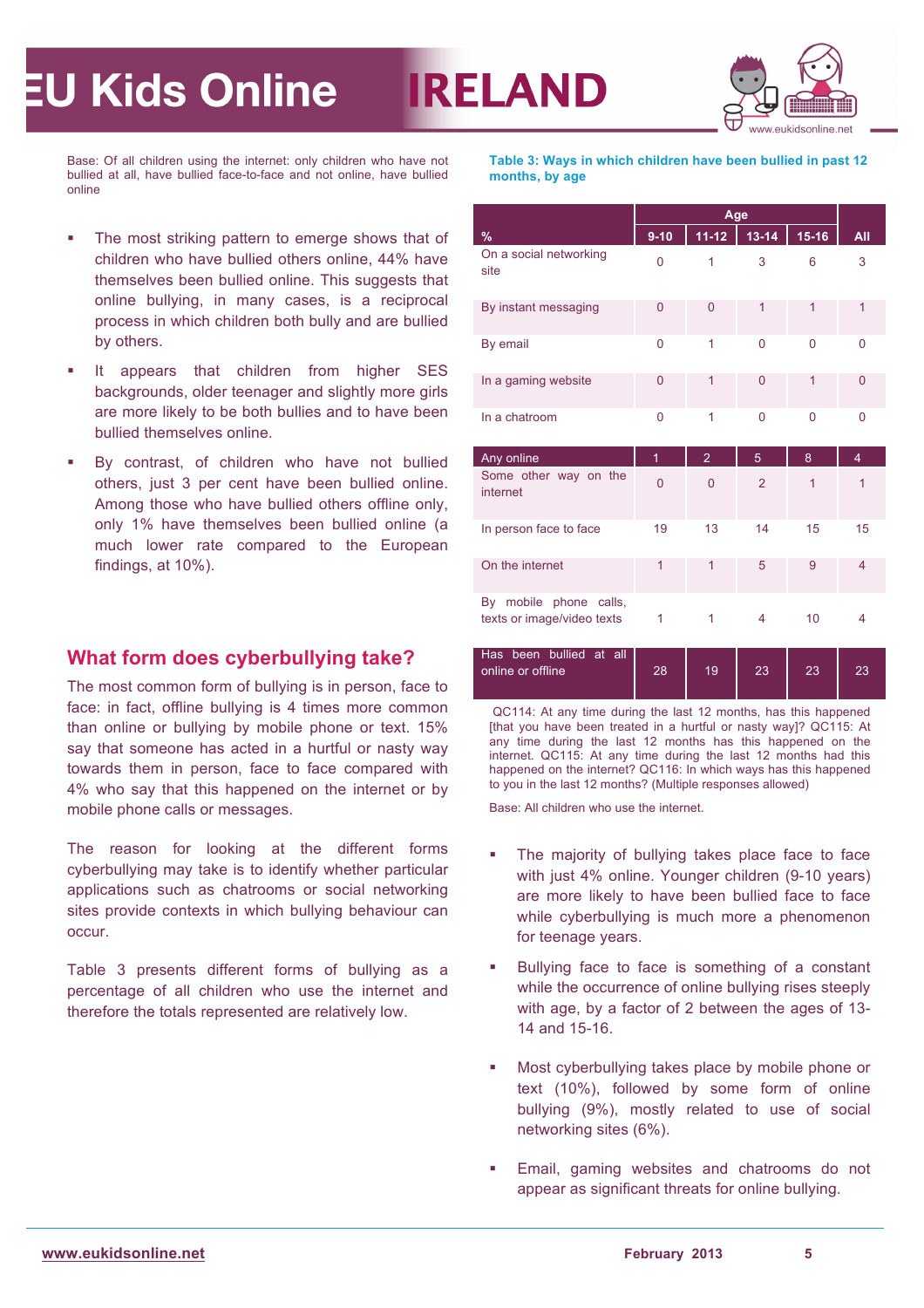

Gender is also a factor in the different forms that bullying takes. Looking at the ways in which children have been bullied in the past 12 months, Table 4 shows that:

- § More boys than girls reported being bullied face to face especially in the younger age group.
- § More girls than boys report being bullied online or by mobile phone or text, especially in the teenage group.

#### **Table 4: Ways in which children have been bullied in past 12 months, by age and gender**

|                                                                   | $9 - 12$    |                 | $13 - 16$   |      |     |
|-------------------------------------------------------------------|-------------|-----------------|-------------|------|-----|
| $\%$                                                              | <b>Boys</b> | <b>Girls</b>    | <b>Boys</b> | Girl | All |
| In person face to<br>face                                         | 18          | 12 <sup>2</sup> | 14          | 13   | 15  |
| On the internet                                                   | 1           | 1               | 5           | 8    | 4   |
| By mobile phone<br>calls, texts<br><b>or</b><br>image/video texts |             | 1               | 4           | 9    | 4   |
| Has been bullied<br>at all online or<br>offline                   | 28          | 19              | 23          | 23   | 23  |

QC114: At any time during the last 12 months, has this happened [that you have been treated in a hurtful or nasty way]? QC115: At any time during the last 12 months has this happened on the internet. (Multiple responses allowed)

Base: All children who use the internet.

Just what has happened when children are bullied is difficult to determine. For the 11-16 year olds who had been bullied online, we asked them what they had experienced (Table 5).

- Being the target of nasty or hurtful messages is the most common form of online bullying (3% of all 11- 16 year olds). Having such messages passed around the peer group or posted where others can see them is less common (just 1% or 2% of 15-16 year olds). Only 1% has been threatened online.
- **Although being bullied online is generally more** common among older children, no particular age trend in forms of bullying is evident.

**Table 5: What happened when child was bullied online in past 12 months, by age** (age 11+)

**IRELAND** 

| %                                                                                                        | $9-10$ | $11 - 12$      | $13-14$ 15-16  |   | All |
|----------------------------------------------------------------------------------------------------------|--------|----------------|----------------|---|-----|
| hurtful<br>Nasty or<br>messages<br>were<br>sent to me                                                    | n.a.   | 1              | $\overline{2}$ | 4 | 3   |
| Nasty or hurtful<br>messages about<br>me were passed<br>around or posted<br>where<br>others<br>could see | n.a.   | $\overline{0}$ | $\mathbf{1}$   | 2 | 1   |
| I was threatened<br>on the internet                                                                      | n.a.   | $\overline{0}$ | 1              | 1 | 1   |
| Other<br>nasty<br><b>or</b><br>things on<br>hurtful<br>the internet                                      | n.a.   | $\overline{0}$ | $\Omega$       | 1 | 1   |
| I was left out or<br>excluded from a<br>group or activity<br>on the internet                             | n.a.   | $\mathbf{0}$   | $\Omega$       | 0 | 0   |
| Something else                                                                                           | n.a.   | 0              | $\overline{0}$ | 3 | 1   |
| At all on internet                                                                                       | 1      | $\overline{2}$ | 5              | 8 | 4   |

QC115: At any time during the last 12 months has this happened on the internet? QC117: Can I just check, which of these things have happened in the last 12 months? (Multiple responses allowed)

Base: All children 11-16 years old who use the internet.

Findings for how children were bullied online were broadly in line with equivalent European findings whereby the sending of hurtful or nasty messages or having such messages passed around where others could see are the main forms that online bullying takes (4% and 2% respectively). The age trend that online bullying is generally more common among older teenagers is also consistent with the European average.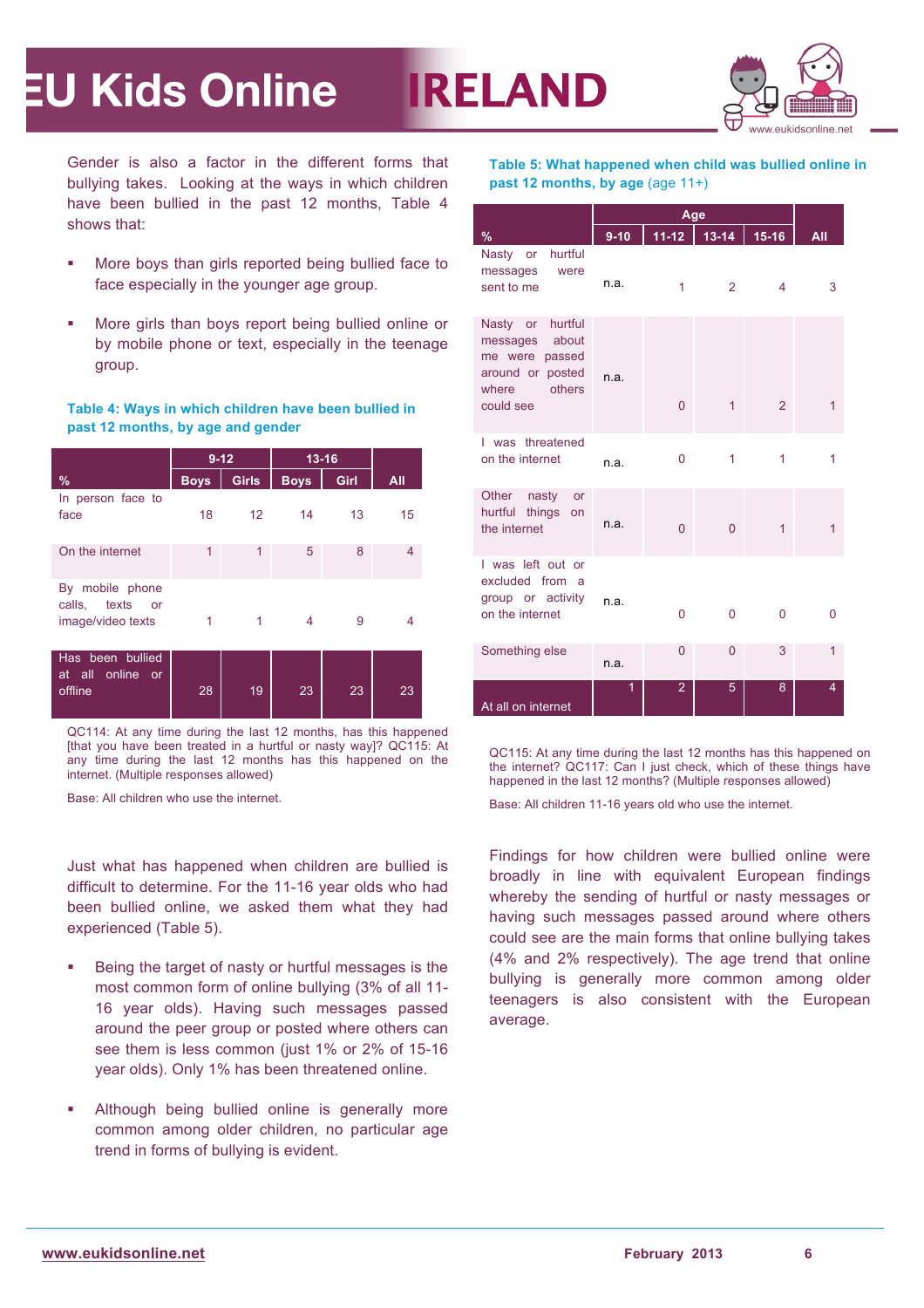# **IRELAND**



### **The impact of cyberbullying**

In order to assess the impact that it had on those who had reported being bullied, two measures of subjective harm were applied. Young people (11-16) were asked about the severity of the experience, i.e. how upset they had been the last time bullying took place, and its duration, i.e. for how long they had felt this way.

Figure 5 presents findings for those that been bullied online, how upsetting this experience was, if at all, the last time this occurred.

**Figure 5: How upset the child felt after being bullied online (only children who have been bullied online in past 12 months)** 



QC118: Thinking about the last time you were [sent nasty or hurtful messages on the internet], how upset were you about what happened (if at all)?

Base: All children aged 11-16 who have been bullied on the internet in the past 12 months.

- The impact of online bullying is striking. Remembering that the overall incidence is low, its impact is felt as upsetting by nearly three quarters of children bullied. Over half (52%) say they were either very upset or fairly upset by the experience.
- Among 15-16 year olds, 34% were very upset and a further 22% fairly upset underlining the severity of the impact.
- Girls (32%) are more likely than boys (19%) to say they were very upset after being bullied online. A

quarter (26%) of those that had been bullied online say they were not at all upset.

#### **Figure 6: For how long the child felt like that after being bullied online (only children aged 11+ who have been bullied online in past 12 months).**



QC118: Thinking about the last time you were [sent nasty or hurtful messages on the internetl, how long did you feel like that for?

Base: All children aged 11-16 who have been bullied online in the past 12 months.

The duration of impact after being bullied online also varies, as is revealed by answers to the question, 'how long did you feel like that for?' (See Figure 6)

- § Over half of children 'got over it straight away' (56%), indicating that online bullying was not something that had a lasting impact. However, for the remaining 44%, cyberbullying is something that has a more enduring effect. Nearly a quarter (22%) reported that its impact lasted for a few days. A further 8% felt its impact a few weeks later. However, 14% were more deeply affected for a couple of months or more. This is a very high level of impact compared to the equivalent European finding (2%).
- Nearly one in 5 (20%) teens, aged 15-16, felt this way for a couple of months.
- The data shows longer lasting effects for the youngest group (11-12 year-old), girls and low SES groups (at 40%, 18% and 30% respectively).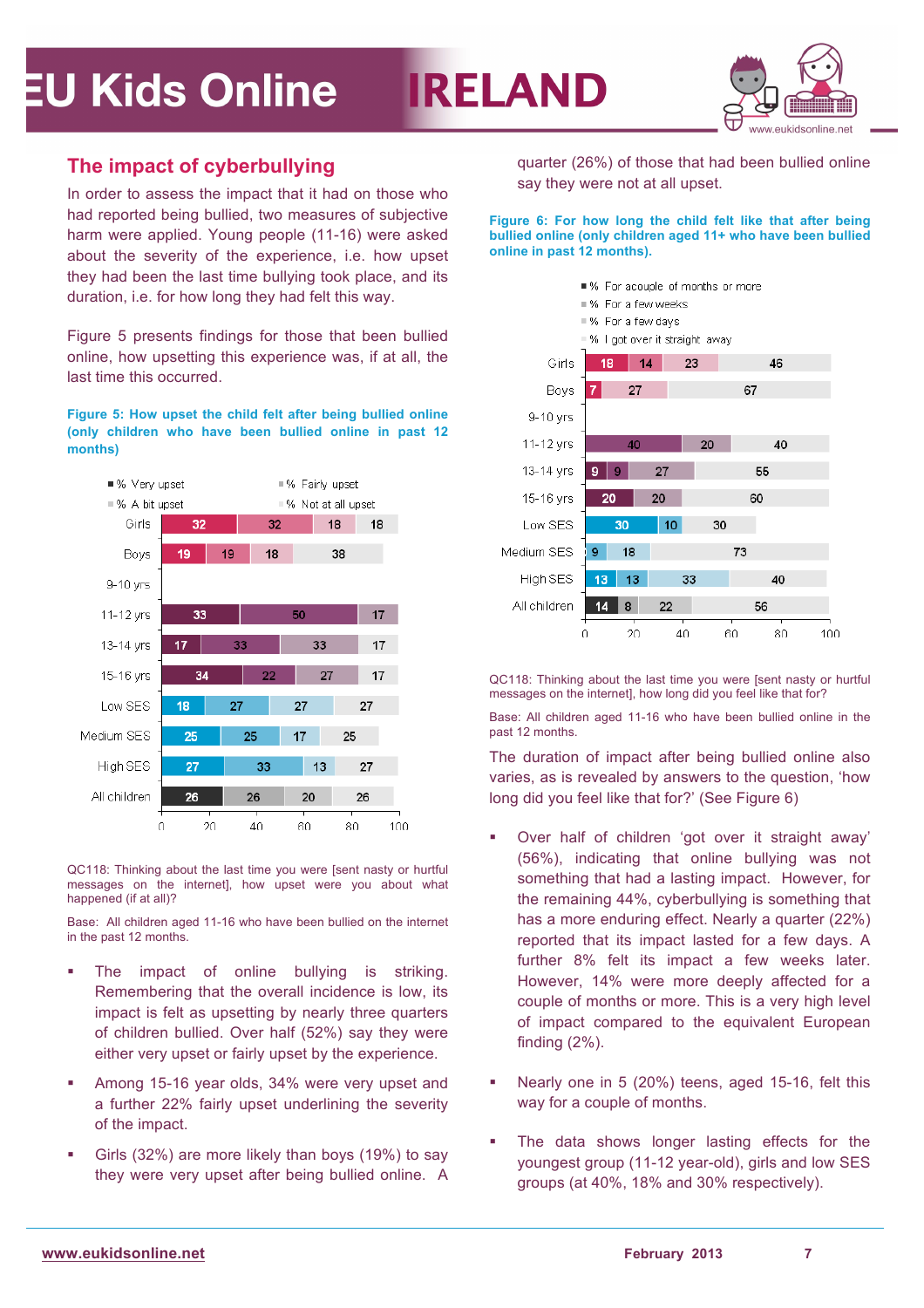# **IRELAND**



### **Qualitative findings on cyberbullying**

In addition to the quantitative findings presented in this report, children were also given an opportunity in an open-ended part of the survey to respond to the question: *"What things on the internet would bother people about your age?"* <sup>7</sup> The answers given were unprompted and were directly entered onto computer by the children so that neither interviewer nor parent could see how the child answered.

45% of the total Irish sample answered the open-ended question. Verbatim responses were coded by two independent coders according to a standard scheme which categorised the type of risk. Figure 7 presents the top risks coded by type.



**Figure 7: Top risks as told by children**

QC 323: What things on the internet would bother people about your age?

Base: N= 410, only children replied the open-ended question

Of the total responses entered, bullying – defined as *usually repeated aggression* – was the most prominent risk and was mentioned in 30% of answers given. Other mean or aggressive conduct (e.g. *receiving nasty messages; threats, Insults that lower our selfesteem and affect us psychologically*) accounted for a further 10% of responses.

Conduct risks account for at least 40% of responses given by children as things on the internet that bother children their age. The qualitative data provides another indication of the degree of impact that cyberbullying has on young people's online experience.

Sampling from the open-ended responses, references to cyberbullying were represented among both younger children and older teenagers. Both boys and girls, for instance, 12 and 13 years of age referred to cyberbullying on social networking and social media sites:

*being called names like fat and buck tooth or being black mailed on social websites like bebo i herd my friends being called \"i'll kill u bastered\" tomorrow and all that junk so i think there should be a 3 strike thing if do bad stuff you will be barred* (Boy, 12 years)

*if you go on facebook people might say bad things about you or your family or friends that will make you angry*

(Boy, 11 years)

*hacking in to bebo pages when people can make up a bebo page pretending that its you bad comments people writeing about you on there page.* (Girl, 13 years)

*people posting horrible things about you on their bebo and face book pages*  (Boy, 16 years)

Some teenagers offered explanations for the prominence of cyberbullying on social media:

*Well mostly social networking because it gives you a link to almost anyone and people can get overly obsessive about that! ie. Checking people's status all the time judging them over their pictures and hearing gossip or having mean things said to you. That's exactly why cyber-bullying is so huge! But people get so obsessive with their page that they could just delete their profile because they're getting treated badly but they just won't because they've put so much effort into it.*  (Girl, 15 years)

*If people put your secrets on the internet..If People take Pictures or videos of you and put them on the internet when you dont want them to ...If People make up rumours about you and Put it on the internet... If People Take a Picture of you and they Edit it to Make it look bad and they put on the internet it would be bad...If people you Add as a Friend e.g on bebo and you dont know them they could call you Names and Make you feel sad.* (Girl, 13 years)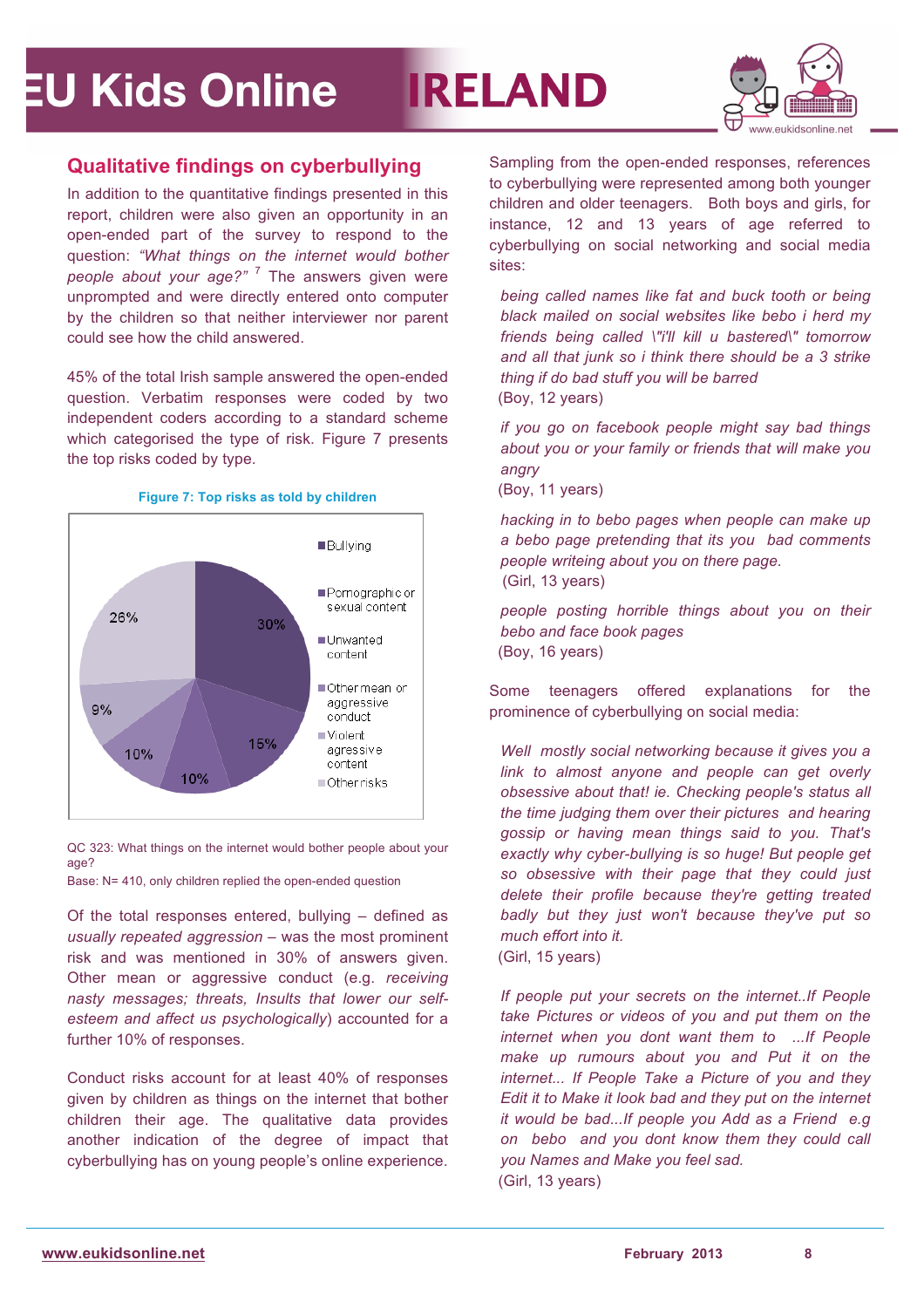

### **Comparing children's and parents accounts**

Figure 8, comparing children's and parents' accounts in cases where the child has been bullied, reveals some important differences and gaps in awareness.

- § Overall, parents tend to overestimate the prevalence of cyberbullying with 7% saying their child has been bullied online when only 4% of children report this to be the case.
- Among 15-16 year olds where most online bullying takes place, there is agreement between parent and child accounts.
- Parents of girls and younger children tend to overestimate the extent of cyberbullying.





QP235: [Has your child] been treated in a hurtful or nasty way on the internet by another child or teenager? QC115: Has someone acted in this kind of hurtful or nasty way to you in the past 12 months?

Base: All children who use the internet and one of their parents.

Uniquely, the EU Kids Online study was able to compare individual parent and child answers to assess whether parents were aware when *their* child said they had been bullied.

So, for example, in the case where children say that 'yes, they have been sent hurtful or nasty messages on the internet' (Table 6), we can see that one third (29%) confirm this to be the case but nearly two thirds (68%) of parents say this has not happened.

**IRELAND** 

This gap in awareness, in cases where children have been bullied online, is stark and underlines the need to improve communication between parents and young people about cyberbullying.

#### **Table 6: Comparison between children's and parents' accounts of whether child has been bullied online**

| Child has been sent nasty or      | <b>Child's answer:</b> |           |  |  |
|-----------------------------------|------------------------|-----------|--|--|
| hurtful messages on the internet? | <b>Yes</b>             | <b>No</b> |  |  |
| % Parent answer:                  |                        |           |  |  |
| Yes                               | 29                     | 6         |  |  |
| <b>No</b>                         | 68                     | 90        |  |  |
| Don't know                        | 3                      | 4         |  |  |
|                                   | 100                    | 100       |  |  |

QP235: [Has your child] been treated in a hurtful or nasty way on the internet by another child or teenager? QC115: At any time during the last 12 months [have you been treated in a hurtful or nasty way] on the internet?

Base: All children who use the internet and one of their parents.

Figure 9 looks more closely at just those parents who are aware that their child has been bullied online.

**Figure 9: Parents' accounts of whether child has been bullied online (only children who have been bullied online):** 



QP235: [Has your child] been treated in a hurtful or nasty way on the internet by another child or teenager?

Base: One parent of children who use the internet and who have been sent nasty or hurtful messages online.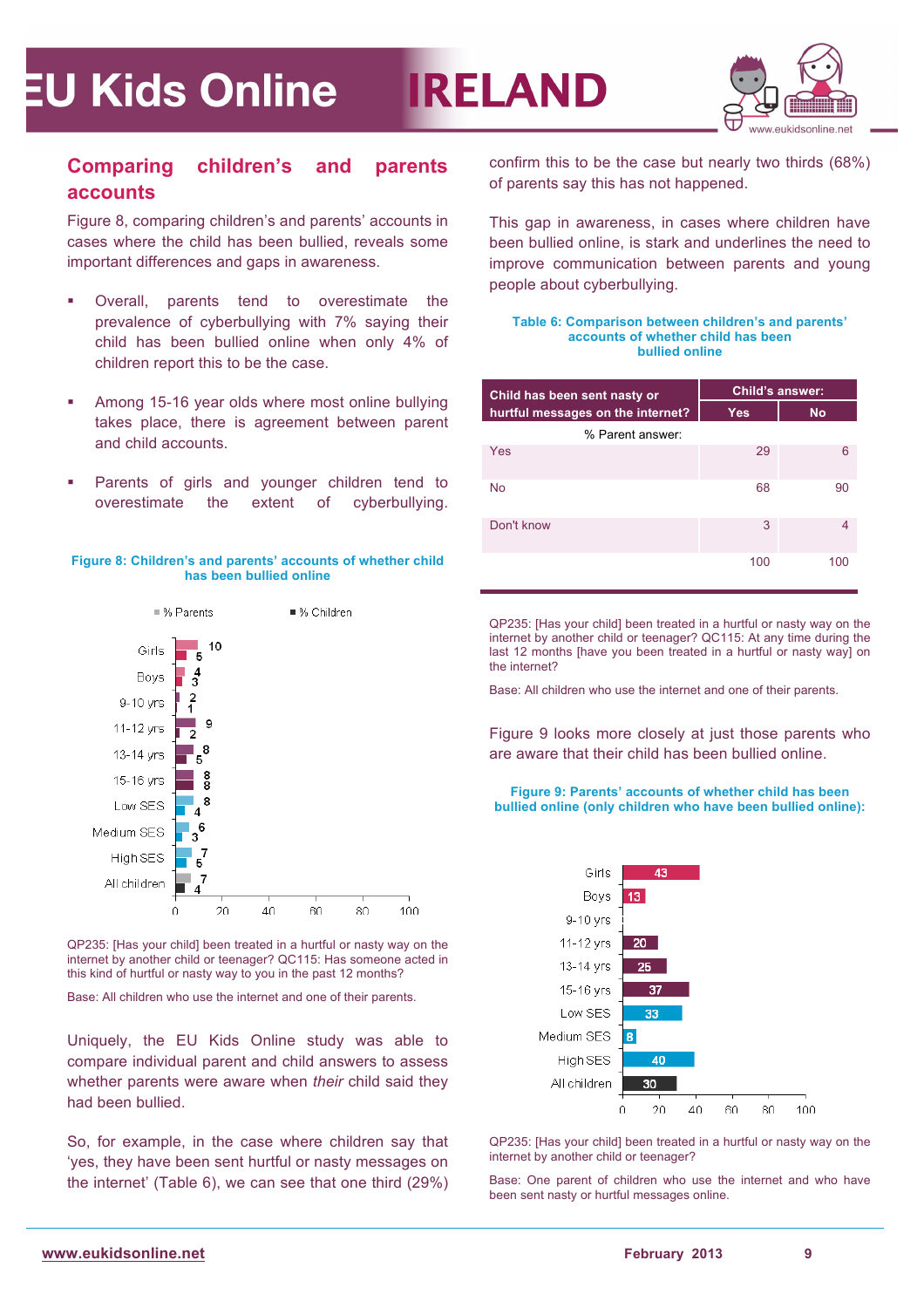

- As above, one third of parents are aware when their child has been bullied online but nearly two thirds are not.
- Parents are more likely to be aware that their child has been bullied online in the case of girls more than boys, for older teens rather than younger users, and for parents from a higher SES background.

### **How do young people cope with being bullied?**

Building resilience and enabling young people to cope with online problems that may bother or upset them is an important objective of internet safety education. In addition to asking about the risks they encountered, EU Kids Online also examined the kinds of coping strategies young people adopted in response to online threats.

#### **Table 7: How the child coped after being bullied online**

| % who did                                | All |
|------------------------------------------|-----|
| Try to fix the problem                   | 28  |
| Hope the problem would go away by itself | 23  |
| Feel a bit guilty about what went wrong  | 19  |
| None of these things                     | 27  |

QC120: The last time this happened, did you do any of these things afterwards? (Multiple responses allowed)

Base: All children who were bullied

- In relation to being bullied (online or offline), most (28%) tried a proactive solution by trying to fix the problem themselves.
- § A further quarter of those that had been bullied (23%) adopted a more fatalistic response and hoped the problem would go away by itself.
- § A number also felt guilty about what went wrong, adding to their sense of victimisation and vulnerability (19%). 27% did not do any of these things.

The second type of coping strategy asked about was in relation to seeking some form of social support. Children and young people were asked if after the last time they had been bullied online they talked to anyone at all.

**IRELAND** 

#### **Table 8: Who the child talked to after being bullied online**

| % who did                                | All |
|------------------------------------------|-----|
| Anybody at all                           | 71  |
| A friend                                 | 42  |
| My mother or father                      | 36  |
| My brother or sister                     | 4   |
| Another adult I trust                    | 0   |
| A teacher                                | 6   |
| Someone whose job it is to help children | 0   |
| Someone else                             | 8   |
|                                          |     |

QC121: Thinking about [the last time you were sent hurtful or nasty messages on the internet], did you talk to anyone about what happened? QC122: Who did you talk to? (Multiple responses allowed)

Base: Children aged 11-16 years who use the internet and have been sent nasty or hurtful messages online.

- Most do in fact talk to somebody about having been bullied online (71%). This is a positive finding and is perhaps attributable to the extensive awareness-raising efforts about cyberbullying that have taken place.
- In nearly half of cases (42%), this is a friend, followed by one of their parents (36%).
- § Notably very few (just 6%) speak to a teacher about what had happened. Given the importance of schools in reinforcing positive messages about internet safety and in promoting effective strategies to deal with bullying, this low finding is of concern.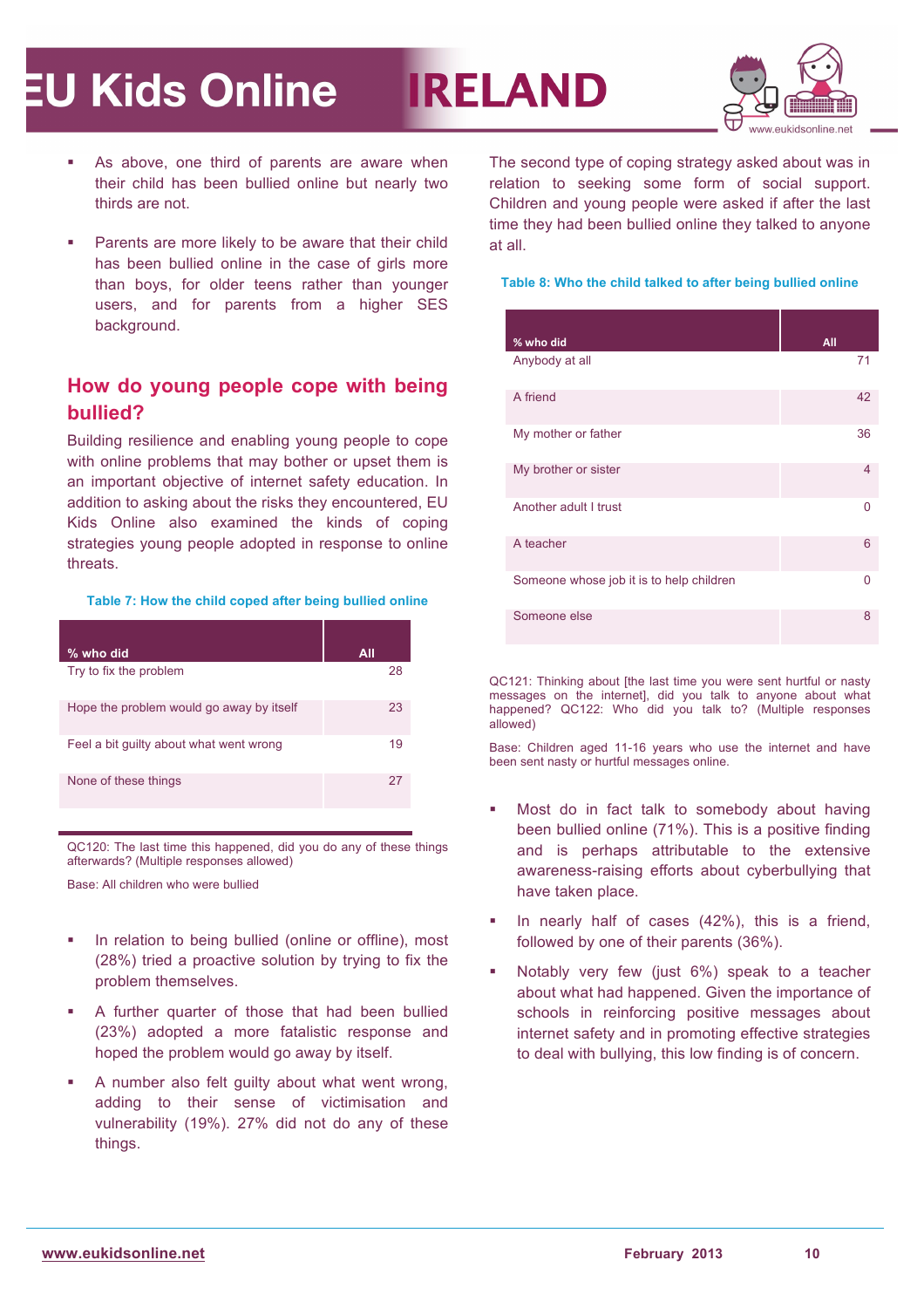

Young people were also asked if they had used any of the internet-specific mechanisms such as using 'report abuse' buttons in response to the incidence of bullying.

**Table 9: What the child did after being bullied online**

| % who did                                                                                                                                  | Did this | Did this help |
|--------------------------------------------------------------------------------------------------------------------------------------------|----------|---------------|
| I blocked the person who had sent it to<br>me                                                                                              | 48       | 46            |
| I deleted any messages from the person<br>who sent it to me                                                                                | 40       | 37            |
| I stopped using the internet for a while                                                                                                   | 23       | 15            |
| I changed my filter/ contact settings                                                                                                      | 18       | 6             |
| I reported the problem (e.g. clicked on a<br>'report abuse' button, contact an internet<br>advisor or 'internet service provider<br>(ISP)' | 15       | 9             |
| None of these                                                                                                                              | 24       | 5             |
|                                                                                                                                            | 0        |               |

Don't know

QC123: Thinking about [the last time you were sent nasty or hurtful messages on the internet], did you do any of these things? QC124: Which, if any, of the things you did helped you? (Multiple responses allowed)

Base: Children who use the internet and have been sent nasty or hurtful messages online.

- The most common responses for young people to employ were 'blocking the person' who sent the hurtful message (48%) and deleting messages from those who had sent them (40%). Most said this had helped.
- Nearly a quarter (23%) stopped using the internet at all for a while, which though it helps to remove the source of upset also means losing out on online opportunities.
- § Some also changed filter or contact settings. Remembering that most online bullying takes place on social networking sites this would appear to be an appropriate step to take. However, only one third of those who did this found it helpful.
- Few (just 15%) reported the problem using an online reporting tool or contacted an online advisor whose job it is to deal with such problems. Only 9% of those who had been bullied found this helpful, indicating that much work needs to be done to improve the effectiveness of technical solutions.

### **Recommendations**

**IRELAND** 

EU Kids Online has found that while cyberbullying is not the most prevalent risk that young people encounter online, it is the one that has the most severe impact. Findings show that it particularly affects teenagers, is closely associated with more intensive internet use and happens mostly on social networking sites. Alongside the extensive recommendations made by the Anti-Bullying Working Group reporting to the Minister for Education and Skills (2013), the following are some specific recommendations arising from the findings of this survey.

- § **Improving communication between parents and children should be a priority given the high gaps in awareness**. Awareness-raising efforts should focus on encouraging dialogue between parents/carers and children about cyberbullying and how to deal with it.
- The fact that nearly three quarters of young people do seek social support when they have been bullied is a very positive finding. **Awareness of the opportunities for peer mediation support and positive interventions should therefore be developed given that it is to friends that young people will first turn.**
- § **Given that so few turn to teachers in seeking support in cases of cyberbullying, updated school policies, continuing professional development for teachers and new resources to support the implementation of the personal safety aspects of the Social Personal Health Education curriculum are needed.** Young people need to be encouraged speak more openly about cyberbullying threats.
- § **Service providers need to develop and make available more effective reporting mechanisms.**  Very few young people use an online facility to report abuse. Blocking mechanisms are used and prove helpful when available but this only partially deals with the problem.
- § **Social networking sites, where the majority of cyberbullying takes place, need to improve technical support facilities.** Young people do try to use filters and contact settings to manage their online communication but less than a third find this helpful.